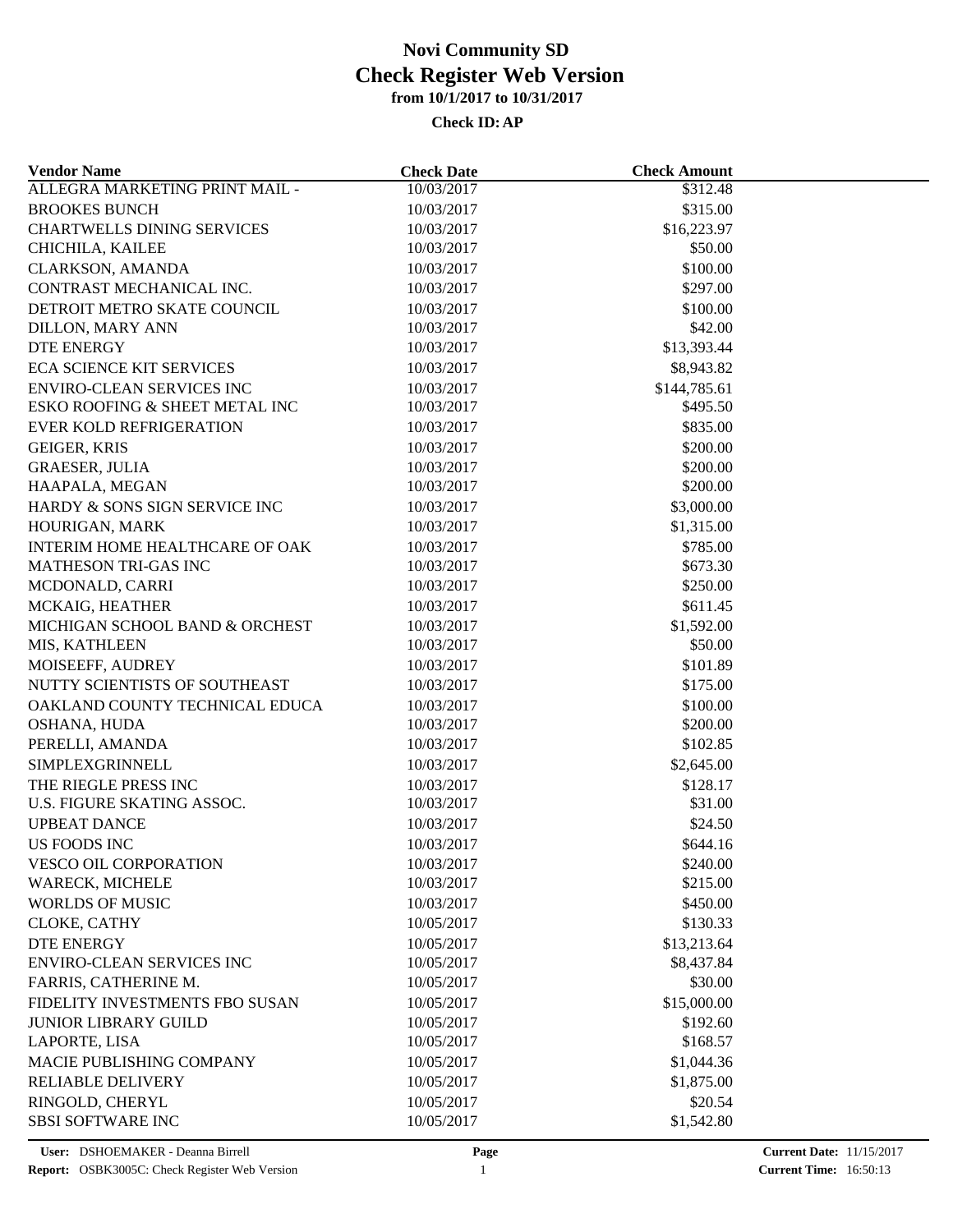| <b>Vendor Name</b>                | <b>Check Date</b> | <b>Check Amount</b> |  |
|-----------------------------------|-------------------|---------------------|--|
| <b>SISALE, KIRAN</b>              | 10/05/2017        | \$25.00             |  |
| <b>SME</b>                        | 10/05/2017        | \$7,575.98          |  |
| <b>SZABO SALES</b>                | 10/05/2017        | \$414.00            |  |
| THRUN LAW FIRM P.C.               | 10/05/2017        | \$3,902.78          |  |
| TOTAL PERFORMANCE TRAINING CEN    | 10/05/2017        | \$2,370.00          |  |
| <b>CHAPTER 13 TRUSTEE</b>         | 10/10/2017        | \$50.00             |  |
| <b>MEFSA</b>                      | 10/10/2017        | \$126.20            |  |
| <b>MISDU</b>                      | 10/10/2017        | \$1,565.78          |  |
| PENNSYLVANIA HIGHER ED ASSISTA    | 10/10/2017        | \$157.75            |  |
| PHOENIX FINANCIAL SERVICES LLC    | 10/10/2017        | \$24.15             |  |
| A & R REPAIRS BAKER'S KNEAD IN    | 10/12/2017        | \$1,103.65          |  |
| A PARTS WAREHOUSE                 | 10/12/2017        | \$180.00            |  |
| <b>ABOTI, ARNAV</b>               | 10/12/2017        | \$54.14             |  |
| ALABDULRAJAB, KINDA               | 10/12/2017        | \$55.00             |  |
| ARMSTRONG, JILL                   | 10/12/2017        | \$7.17              |  |
| ARUN, SEETHA                      | 10/12/2017        | \$12.89             |  |
| AT&T                              | 10/12/2017        | \$1,172.66          |  |
| <b>AT&amp;T MOBILITY</b>          | 10/12/2017        | \$885.69            |  |
| BIG FROG CUSTOM T-SHIRT & MORE    | 10/12/2017        | \$804.60            |  |
| <b>BLONDE, ANN</b>                | 10/12/2017        | \$115.00            |  |
| <b>BON, JEREMY</b>                | 10/12/2017        | \$78.69             |  |
| <b>BRATNEY, BETHANY</b>           | 10/12/2017        | \$913.10            |  |
| <b>BURLINGTON ENGLISH INC</b>     | 10/12/2017        | \$9,600.00          |  |
| <b>CHARTWELLS DINING SERVICES</b> | 10/12/2017        | \$311,648.96        |  |
| CHIRRI, NADA                      | 10/12/2017        | \$25.00             |  |
| <b>CINTAS CORPORATION #31</b>     | 10/12/2017        | \$719.98            |  |
| <b>CORRION, KRISTIN</b>           | 10/12/2017        | \$65.81             |  |
| CROSSLEY, DANIELLE                | 10/12/2017        | \$92.15             |  |
| <b>CUMMINS BRIDGEWAY LLC</b>      | 10/12/2017        | \$352.52            |  |
| DUTKIEWICZ, NANCI                 | 10/12/2017        | \$93.30             |  |
| EDF ENERGY SERVICES LLC           | 10/12/2017        | \$2,092.20          |  |
| ELSTER, ELIZABETH                 | 10/12/2017        | \$46.62             |  |
| EVER KOLD REFRIGERATION           | 10/12/2017        | \$990.00            |  |
| FOSDICK, WENDY                    | 10/12/2017        | \$100.00            |  |
| <b>GARCIA, TERRY</b>              | 10/12/2017        | \$143.53            |  |
| <b>GRANT, JANET OR TODD</b>       | 10/12/2017        | \$809.99            |  |
| <b>GREENE, NEIL</b>               | 10/12/2017        | \$265.55            |  |
| <b>GUILMETTE, THOMAS</b>          | 10/12/2017        | \$31.67             |  |
|                                   |                   |                     |  |
| HERMAN, KELSEY                    | 10/12/2017        | \$22.65             |  |
| HOLLY, SHEILA<br>HTWE, KHIN       | 10/12/2017        | \$27.50<br>\$644.00 |  |
|                                   | 10/12/2017        |                     |  |
| JACKSON TRUCK SERVICE INC         | 10/12/2017        | \$63.50             |  |
| KOBAKOF, ALEXANDRA                | 10/12/2017        | \$46.25             |  |
| KOOMEN, KRISTYNE                  | 10/12/2017        | \$90.26             |  |
| KULMAN, CHARLOTTE                 | 10/12/2017        | \$81.70             |  |
| LATHAM, ERIN                      | 10/12/2017        | \$95.14             |  |
| LEE, MYLA                         | 10/12/2017        | \$676.08            |  |
| <b>M-2 AUTO PARTS INC</b>         | 10/12/2017        | \$72.23             |  |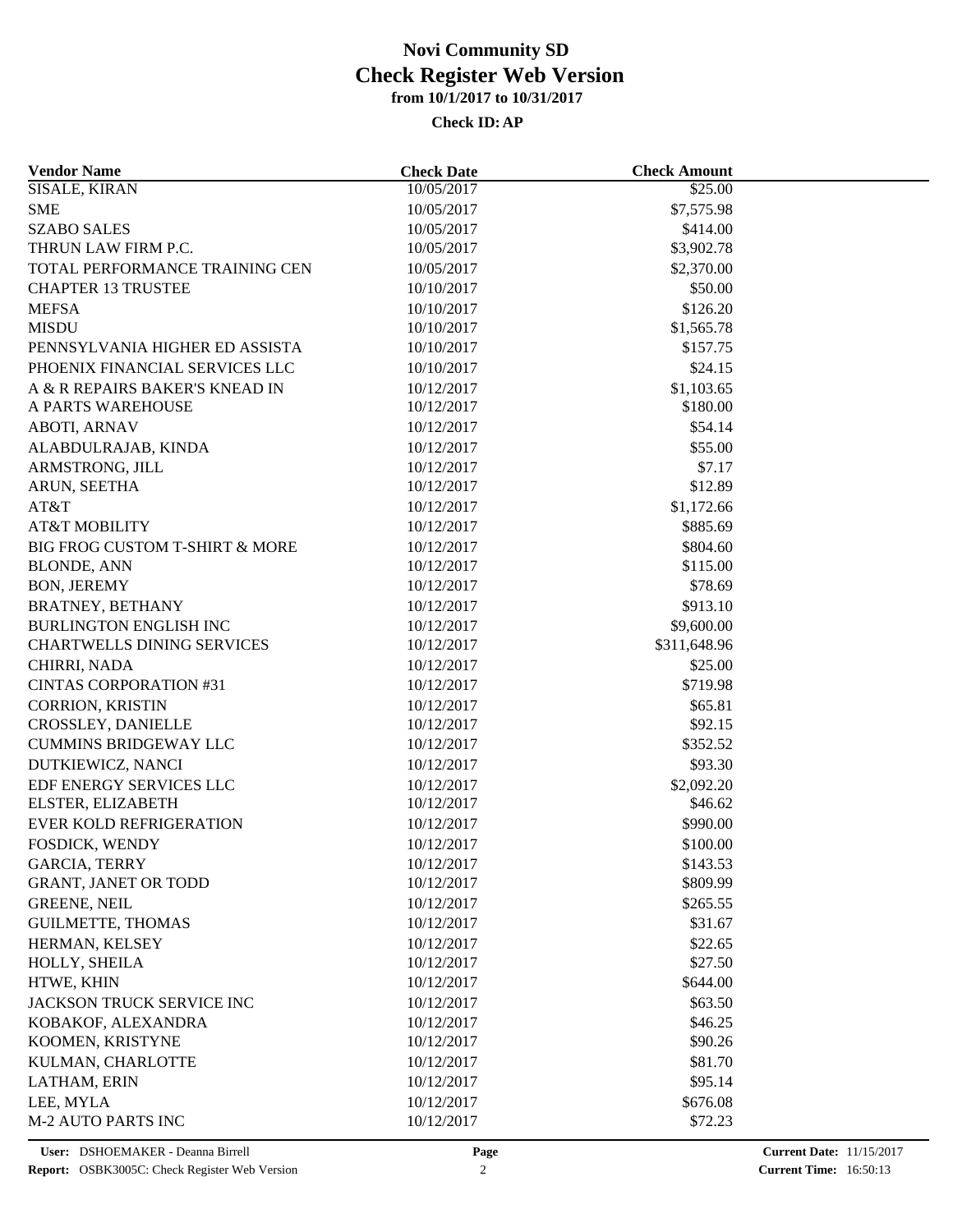| <b>Vendor Name</b>             | <b>Check Date</b>        | <b>Check Amount</b>   |  |
|--------------------------------|--------------------------|-----------------------|--|
| MACEK, JOSEPH                  | 10/12/2017               | \$80.74               |  |
| MALCZEWSKI, DIANA              | 10/12/2017               | \$16.52               |  |
| MATTHEWS, STEVE                | 10/12/2017               | \$684.72              |  |
| MAYORAS, YUN                   | 10/12/2017               | \$115.00              |  |
| MCCARTHY & SMITH INC           | 10/12/2017               | \$126,551.55          |  |
| MCCARTY, TERRIE                | 10/12/2017               | \$43.54               |  |
| MICHOS, JENIFER                | 10/12/2017               | \$54.93               |  |
| MINNICK, JILL                  | 10/12/2017               | \$299.25              |  |
| MOORE, JOLEEN                  | 10/12/2017               | \$55.00               |  |
| <b>MOSS, DARCIE</b>            | 10/12/2017               | \$389.55              |  |
| MULHALL, CAROL                 | 10/12/2017               | \$58.69               |  |
| MYRAND, SHANNON                | 10/12/2017               | \$59.42               |  |
| NU WAVE AQUARIUMS LTD          | 10/12/2017               | \$75.00               |  |
| OAKLAND SCHOOLS                | 10/12/2017               | \$9,800.00            |  |
| <b>OLSON'S RENTAL INC</b>      | 10/12/2017               | \$320.00              |  |
| ORR, HEYDIE                    | 10/12/2017               | \$62.86               |  |
| POPAJ, ALBI                    | 10/12/2017               | \$33.48               |  |
| RAJA, SUMATHI                  | 10/12/2017               | \$55.00               |  |
| RICOH USA INC                  | 10/12/2017               | \$11,508.05           |  |
| ROEST, KARENNA                 | 10/12/2017               | \$24.98               |  |
| <b>SCHOLASTIC INC</b>          | 10/12/2017               | \$15,209.14           |  |
| SCHOOL SPECIALTY PLANNING & ST | 10/12/2017               | \$6,530.00            |  |
| SIMPLEXGRINNELL                |                          |                       |  |
| STAPLES BUSINESS ADVANTAGE     | 10/12/2017<br>10/12/2017 | \$1,434.16<br>\$53.99 |  |
| SURE RIDE TRANSPORATION LLC    |                          | \$4,802.50            |  |
|                                | 10/12/2017               |                       |  |
| <b>SZABO SALES</b>             | 10/12/2017               | \$17.31               |  |
| TAKEDA, MATSUMI OR TOMOYUKI    | 10/12/2017               | \$26.75               |  |
| UNITY SCHOOL BUS PARTS INC     | 10/12/2017               | \$156.12              |  |
| US FOODS INC                   | 10/12/2017               | \$344.84              |  |
| US GAMES (DIVISION OF BSN SPOR | 10/12/2017               | \$295.88              |  |
| VILLANOVA CONSTRUCTION CO INC  | 10/12/2017               | \$4,612.00            |  |
| WEIGEL-HUBLER, NICHOLAS        | 10/12/2017               | \$79.41               |  |
| WEST, KAITLYN                  | 10/12/2017               | \$80.08               |  |
| ZIMMERMAN, BARBARA             | 10/12/2017               | \$277.99              |  |
| BARBARO, SARILYA               | 10/12/2017               | \$560.00              |  |
| BOHANNON, DOUGLAS R.           | 10/12/2017               | \$65.00               |  |
| COMMUNITY EMERGENCY MEDICAL SE | 10/12/2017               | \$275.00              |  |
| HEUR, NICOLE                   | 10/12/2017               | \$39.96               |  |
| HIRSHFIELD, LAURA JANINE       | 10/12/2017               | \$684.38              |  |
| HOLLAND BUS COMPANY            | 10/12/2017               | \$1,690.20            |  |
| JOHN'S SANITATION INC          | 10/12/2017               | \$675.00              |  |
| <b>JORDANO GRAPHICS</b>        | 10/12/2017               | \$100.00              |  |
| KARINEN, ASHLEY                | 10/12/2017               | \$395.04              |  |
| KATHERINE'S CATERING & SPECIAL | 10/12/2017               | \$500.00              |  |
| LIFE FITNESS                   | 10/12/2017               | \$100.00              |  |
| MEADOWBROOK ART CENTER         | 10/12/2017               | \$374.00              |  |
| MID-AMERICAN POMPON INC        | 10/12/2017               | \$238.00              |  |
| PHEIFFER, TODD ERIC            | 10/12/2017               | \$300.00              |  |
|                                |                          |                       |  |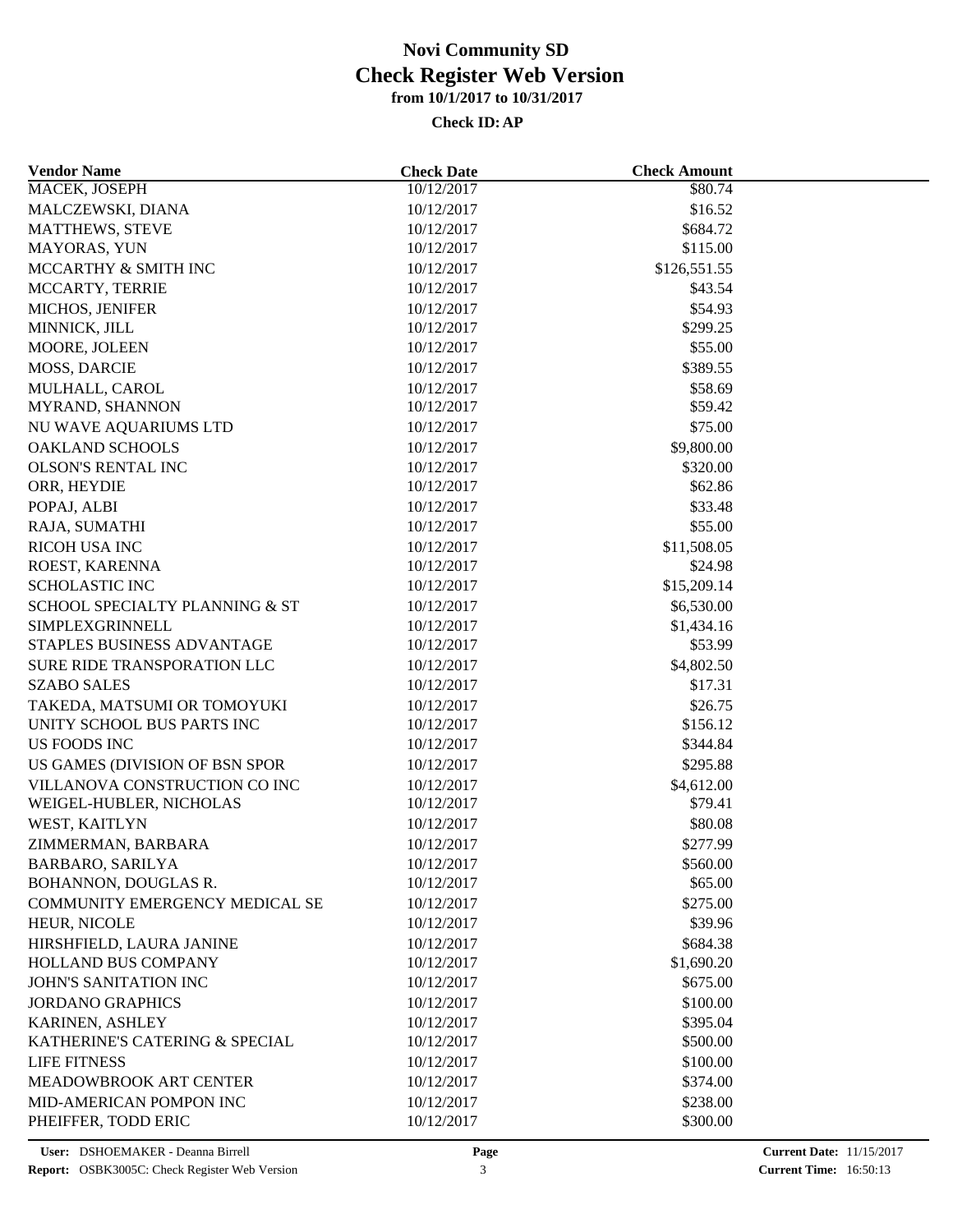| <b>Vendor Name</b>               | <b>Check Date</b> | <b>Check Amount</b> |  |
|----------------------------------|-------------------|---------------------|--|
| <b>TICKETRACKER</b>              | 10/12/2017        | \$500.00            |  |
| TOFILSKI, WILLIAM RAYMOND        | 10/12/2017        | \$4,000.00          |  |
| ACE TRANSPORTATION INC           | 10/19/2017        | \$1,170.00          |  |
| ADVANCED LIGHTING & SOUND INC    | 10/19/2017        | \$69,225.00         |  |
| AMMAN, JENNIFER                  | 10/19/2017        | \$1,050.00          |  |
| <b>ANDYMARK INC</b>              | 10/19/2017        | \$106.74            |  |
| ANGUS, STEVE                     | 10/19/2017        | \$2,994.58          |  |
| <b>ANIMAL MAGIC</b>              | 10/19/2017        | \$795.00            |  |
| ARORA, KARUNA                    | 10/19/2017        | \$41.10             |  |
| <b>BLUE WATER AQUATICS</b>       | 10/19/2017        | \$1,480.00          |  |
| CITY OF NOVI WATER & SEWER DEP   | 10/19/2017        | \$27,900.40         |  |
| CLARK, KIM                       | 10/19/2017        | \$505.07            |  |
| <b>CONSUMERS ENERGY</b>          | 10/19/2017        | \$4,165.42          |  |
| DIRECT ENERGY BUSINESS INC       | 10/19/2017        | \$54,847.75         |  |
| <b>DTE ENERGY</b>                | 10/19/2017        | \$18.64             |  |
| DYNAMIC WEST SCHOOL ASSEMBLIES   | 10/19/2017        | \$595.00            |  |
| EGLI, JENNIFER                   | 10/19/2017        | \$250.00            |  |
| <b>ENVIRO-CLEAN SERVICES INC</b> | 10/19/2017        | \$1,820.70          |  |
| <b>EVER KOLD REFRIGERATION</b>   | 10/19/2017        | \$390.00            |  |
| FAORO, GRACE                     | 10/19/2017        | \$62.50             |  |
| FARRIS, CATHERINE M.             | 10/19/2017        | \$51.21             |  |
| FEIG, SAM                        | 10/19/2017        | \$32.00             |  |
| FENCHEL, LISA                    | 10/19/2017        | \$111.63            |  |
| HOCKING, MARY                    | 10/19/2017        | \$490.48            |  |
| HORNACEK, JULIE                  | 10/19/2017        | \$67.78             |  |
|                                  |                   | \$61.87             |  |
| HUANG, CHRIS                     | 10/19/2017        |                     |  |
| INTEGRATED DESIGN SOLUTIONS LL   | 10/19/2017        | \$5,217.00          |  |
| <b>INTERIOR ENVIRONMENTS LLC</b> | 10/19/2017        | \$28,393.43         |  |
| <b>JUMPIN ALLSTARS</b>           | 10/19/2017        | \$200.00            |  |
| KEM-TEC LAND SURVEYORS           | 10/19/2017        | \$56,300.00         |  |
| KIM, KATE                        | 10/19/2017        | \$992.50            |  |
| KOSARAJU, SATISH                 | 10/19/2017        | \$1,455.23          |  |
| LAWRENCE TECHNOLOGICAL UNIVERS   | 10/19/2017        | \$1,000.00          |  |
| MAZZA, ERIC                      | 10/19/2017        | \$29.93             |  |
| MCCARTHY & SMITH INC             | 10/19/2017        | \$217,201.16        |  |
| MCMASTER-CARR SUPPLY COMPANY     | 10/19/2017        | \$91.31             |  |
| MICHIGAN.COM                     | 10/19/2017        | \$294.76            |  |
| MIDDLE CITIES RISK MANAGEMENT    | 10/19/2017        | \$494.69            |  |
| MINDFUL OPPORTUNITIES LLC        | 10/19/2017        | \$800.00            |  |
| MINNICK, JILL                    | 10/19/2017        | \$140.00            |  |
| NU WAVE AQUARIUMS LTD            | 10/19/2017        | \$75.00             |  |
| OAKLAND COUNTY TREASURER         | 10/19/2017        | \$14,295.92         |  |
| <b>OAKLAND SCHOOLS</b>           | 10/19/2017        | \$209,207.00        |  |
| PITNEY BOWES PURCHASE POWER      | 10/19/2017        | \$3,000.00          |  |
| PITSCO INC                       | 10/19/2017        | \$648.19            |  |
| PLANTE & MORAN CRESA LLC         | 10/19/2017        | \$10,770.90         |  |
| <b>PLAYON! SPORTS</b>            | 10/19/2017        | \$9,000.00          |  |
| PRINTNOLOGY INC                  | 10/19/2017        | \$120.00            |  |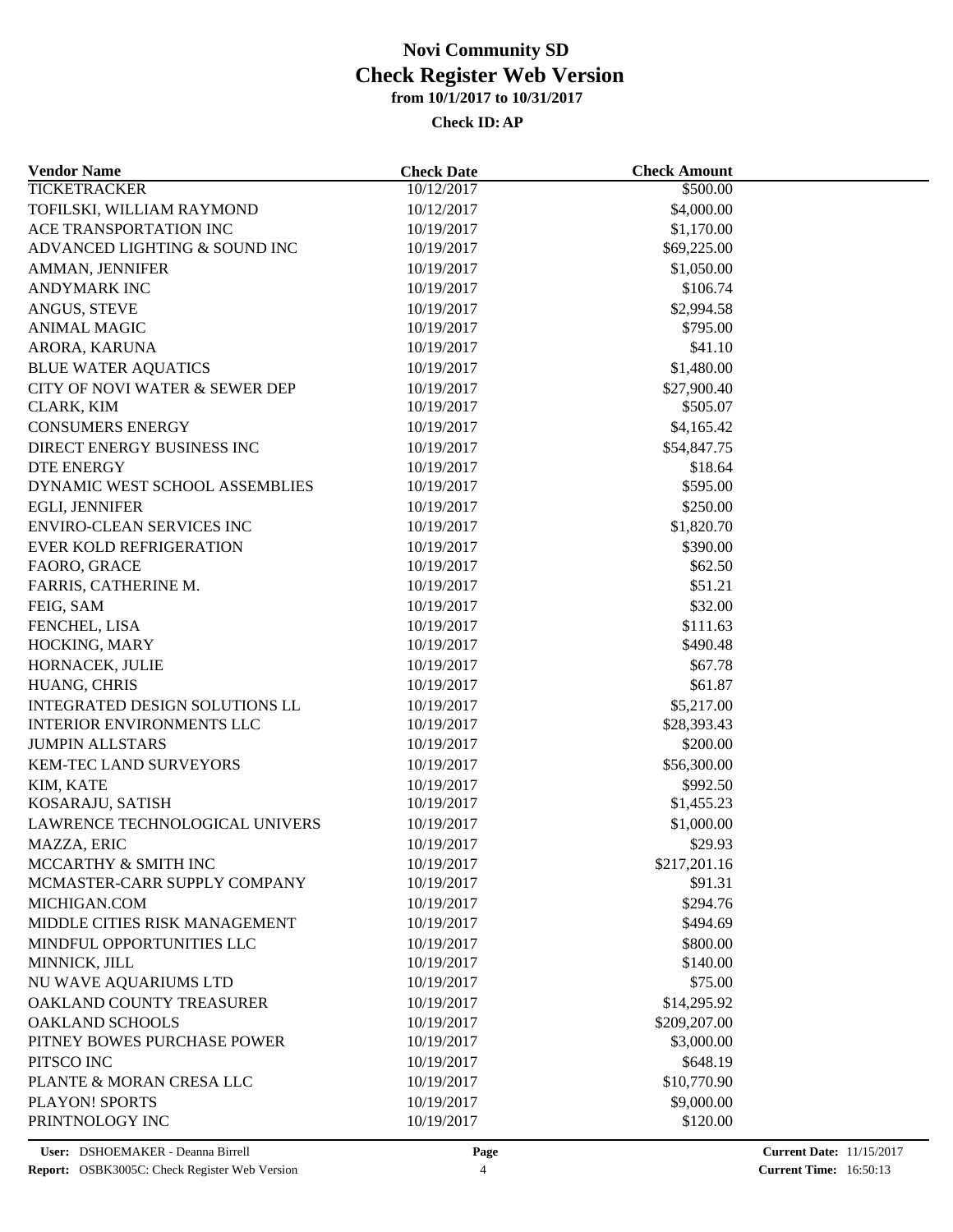| <b>Vendor Name</b>                 | <b>Check Date</b>        | <b>Check Amount</b> |  |
|------------------------------------|--------------------------|---------------------|--|
| PROVIDENCE OCCUPATIONAL HEALTH     | 10/19/2017               | \$67.00             |  |
| RUGG, ILONA                        | 10/19/2017               | \$148.99            |  |
| RUSS, GORDON M.                    | 10/19/2017               | \$725.00            |  |
| SCOLA, JOSEPH T.                   | 10/19/2017               | \$1,200.00          |  |
| <b>SOVEL, SHEILA</b>               | 10/19/2017               | \$63.12             |  |
| THE ROBOT SPACE                    | 10/19/2017               | \$302.24            |  |
| TRINITY INC                        | 10/19/2017               | \$886.00            |  |
| TYRPAK, CHRISTOPHER                | 10/19/2017               | \$20.39             |  |
| VERITIV OPERATING COMPANY          | 10/19/2017               | \$963.20            |  |
| <b>VEX ROBOTICS INC</b>            | 10/19/2017               | \$38.84             |  |
| <b>WAYNE RESA</b>                  | 10/19/2017               | \$25.00             |  |
| ANN ARBOR PIONEER HIGH SCHOOL      | 10/20/2017               | \$165.00            |  |
| AT&T                               | 10/20/2017               | \$2,592.88          |  |
| <b>BABA LANGUAGE SERVICES</b>      | 10/20/2017               | \$125.00            |  |
| <b>BARBARO, SARILYA</b>            | 10/20/2017               | \$276.57            |  |
| COTTRILL, JENNIFER ANN             | 10/20/2017               | \$179.55            |  |
| DEAF COMMUNITY ADVOCACY NETWOR     | 10/20/2017               | \$108.50            |  |
| FARRIS, CATHERINE M.               | 10/20/2017               | \$50.49             |  |
| <b>GALE: A CENGAGE LEARNING CO</b> | 10/20/2017               | \$4,560.59          |  |
| GRAY, ALLISON                      | 10/20/2017               | \$66.94             |  |
| HAYES, PATRICIA                    | 10/20/2017               | \$125.00            |  |
| KROSSOVER INTELLIGENCE INC         | 10/20/2017               | \$1,125.00          |  |
| LALOSHAJ, ALMA                     | 10/20/2017               | \$175.00            |  |
| LATHAM, ERIN                       | 10/20/2017               | \$69.87             |  |
| <b>LEGACY CENTER LLC</b>           | 10/20/2017               | \$65.00             |  |
| LIVONIA STEVENSON HIGH SCHOOL      | 10/20/2017               | \$225.00            |  |
| LYLO ENTERPRISES LLC               | 10/20/2017               | \$352.00            |  |
| MALIK, ALIA                        | 10/20/2017               | \$75.00             |  |
| <b>MARIAN HIGH SCHOOL</b>          | 10/20/2017               | \$180.00            |  |
| MEDCO SUPPLY INC                   | 10/20/2017               | \$514.44            |  |
|                                    |                          |                     |  |
| MENA, WILLIAM J.                   | 10/20/2017<br>10/20/2017 | \$44.56<br>\$60.00  |  |
| MICHOS, JENIFER                    |                          | \$75.00             |  |
| NALAMALPU, SREENIVASULA            | 10/20/2017               |                     |  |
| NEFF MOTIVATION INC                | 10/20/2017               | \$816.39            |  |
| NU WAVE AQUARIUMS LTD              | 10/20/2017               | \$69.00             |  |
| OAKLAND COUNSELING ASSOCIATION     | 10/20/2017               | \$50.00             |  |
| PATEL, SHAILEE                     | 10/20/2017               | \$245.29            |  |
| POHLONSKI, EMILY                   | 10/20/2017               | \$288.10            |  |
| PRINTNOLOGY INC                    | 10/20/2017               | \$680.00            |  |
| PROQUEST LLC                       | 10/20/2017               | \$3,216.00          |  |
| RZEPKA, JIM                        | 10/20/2017               | \$51.25             |  |
| <b>SAXTON, ROBERT</b>              | 10/20/2017               | \$53.73             |  |
| SCOTT, STACI                       | 10/20/2017               | \$201.00            |  |
| SUN & SNOW SPORTS INC              | 10/20/2017               | \$4,743.80          |  |
| UNITED FLOORING CENTER             | 10/20/2017               | \$3,560.00          |  |
| <b>CHAPTER 13 TRUSTEE</b>          | 10/25/2017               | \$50.00             |  |
| <b>MISDU</b>                       | 10/25/2017               | \$2,067.53          |  |
| PENNSYLVANIA HIGHER ED ASSISTA     | 10/25/2017               | \$159.07            |  |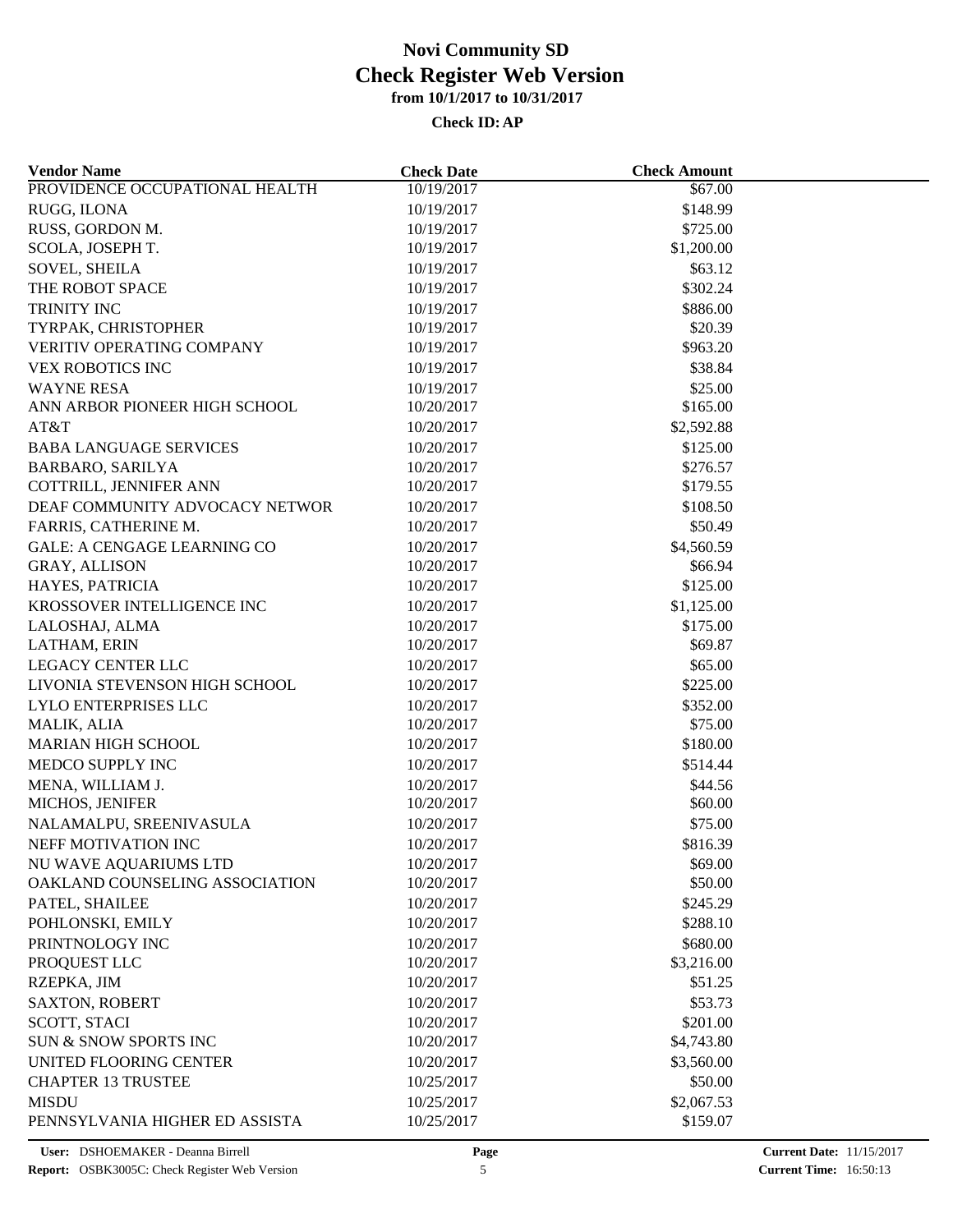| <b>Vendor Name</b>                   | <b>Check Date</b> | <b>Check Amount</b> |  |
|--------------------------------------|-------------------|---------------------|--|
| PHOENIX FINANCIAL SERVICES LLC       | 10/25/2017        | \$24.87             |  |
| ARMSTRONG, ROBERT                    | 10/26/2017        | \$508.76            |  |
| AT&T                                 | 10/26/2017        | \$690.80            |  |
| <b>BOIVIN, JULIE</b>                 | 10/26/2017        | \$999.02            |  |
| <b>CLAYTON, SUSAN</b>                | 10/26/2017        | \$300.00            |  |
| DARWAK, ALISON                       | 10/26/2017        | \$59.94             |  |
| <b>DECA IMAGES</b>                   | 10/26/2017        | \$2,601.00          |  |
| DEMOULIN BROTHERS & COMPANY          | 10/26/2017        | \$1,190.93          |  |
| FENCHEL, KENNETH                     | 10/26/2017        | \$2,000.00          |  |
| FORSTER, JODI                        | 10/26/2017        | \$216.00            |  |
| HEPP, AMY                            | 10/26/2017        | \$280.00            |  |
| INTERIM HOME HEALTHCARE OF OAK       | 10/26/2017        | \$4,978.75          |  |
| MEDICO, DEBORAH                      | 10/26/2017        | \$78.97             |  |
| MERCER, RACHEL                       | 10/26/2017        | \$194.00            |  |
| OAK MANAGEMENT CORPORATION           | 10/26/2017        | \$200.00            |  |
| <b>OAKLAND SCHOOLS</b>               | 10/26/2017        | \$2,078.40          |  |
| PRINTNOLOGY INC                      | 10/26/2017        | \$846.15            |  |
| PROVIDENCE OCCUPATIONAL HEALTH       | 10/26/2017        | \$67.00             |  |
| REEVES, LISA                         | 10/26/2017        | \$10.67             |  |
| ROH, INKYUNG                         | 10/26/2017        | \$616.60            |  |
| ROSS, NICOLE                         | 10/26/2017        | \$588.58            |  |
|                                      |                   |                     |  |
| SAFEWAY SHREDDING LLC                | 10/26/2017        | \$60.00             |  |
| SLADOVICH, MICHELLE                  | 10/26/2017        | \$78.97             |  |
| THOMAS, DEBORAH                      | 10/26/2017        | \$39.99             |  |
| <b>US FOODS INC</b>                  | 10/26/2017        | \$283.66            |  |
| <b>VS AMERICA INC</b>                | 10/26/2017        | \$1,127,087.49      |  |
| <b>WAGEWORKS INC</b>                 | 10/26/2017        | \$869.32            |  |
| WILSON, JOHN D.                      | 10/26/2017        | \$71.24             |  |
| ZOTKOVICH, LISA                      | 10/26/2017        | \$180.00            |  |
| ASPHALT SPECIALISTS INC              | 10/27/2017        | \$456,936.52        |  |
| ADN ADMINISTRATORS INC               | 10/31/2017        | \$3,713.30          |  |
| ADRENALINE FUNDRAISING               | 10/31/2017        | \$1,112.40          |  |
| ALL AMERICAN EMBROIDERY              | 10/31/2017        | \$695.40            |  |
| ANN ARBOR HURON HIGH SCHOOL          | 10/31/2017        | \$190.00            |  |
| <b>BANK, SUSAN</b>                   | 10/31/2017        | \$98.88             |  |
| CONDON, LESLIE                       | 10/31/2017        | \$40.98             |  |
| COSTCO                               | 10/31/2017        | \$120.00            |  |
| COTTRILL, JENNIFER ANN               | 10/31/2017        | \$609.06            |  |
| DAVID, SARAH                         | 10/31/2017        | \$101.29            |  |
| <b>EVER KOLD REFRIGERATION</b>       | 10/31/2017        | \$2,345.00          |  |
| <b>EXECUTIVE ENERGY SERVICES LLC</b> | 10/31/2017        | \$400.00            |  |
| <b>GABRYS, EDWARD KARL</b>           | 10/31/2017        | \$35.00             |  |
| <b>GASIDLO, MEGAN</b>                | 10/31/2017        | \$60.98             |  |
| GIBBONS, JAMES M.                    | 10/31/2017        | \$35.00             |  |
| GONZALEZ-SHEERAN, MARGARET           | 10/31/2017        | \$7.89              |  |
| <b>GRANT, LAURIE</b>                 | 10/31/2017        | \$24.12             |  |
| <b>GRESHAM, MICHELLE</b>             | 10/31/2017        | \$61.82             |  |
| <b>GREZLIK, MELANIE</b>              | 10/31/2017        | \$61.35             |  |
|                                      |                   |                     |  |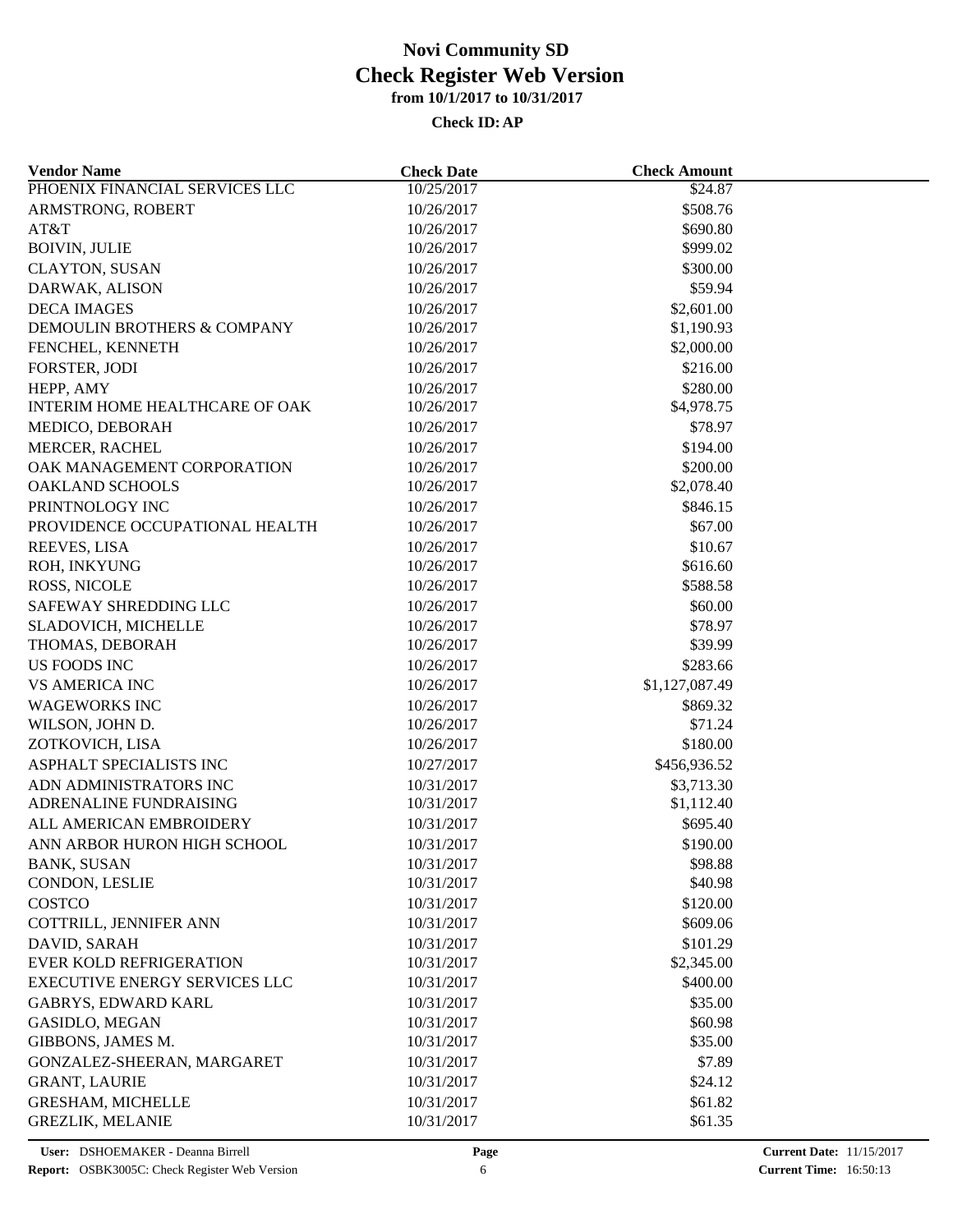| <b>Vendor Name</b>               | <b>Check Date</b> | <b>Check Amount</b>   |                |
|----------------------------------|-------------------|-----------------------|----------------|
| HARRIS, RACHEL                   | 10/31/2017        | \$22.99               |                |
| <b>HOLLAND BUS COMPANY</b>       | 10/31/2017        | \$317,856.00          |                |
| HOWELL, LISA                     | 10/31/2017        | \$1,712.50            |                |
| <b>INTERIOR ENVIRONMENTS LLC</b> | 10/31/2017        | \$1,840.40            |                |
| JOHN'S SANITATION INC            | 10/31/2017        | \$400.00              |                |
| <b>JOSTENS INC</b>               | 10/31/2017        | \$3,782.49            |                |
| KRAMER ENTERTAINMENT AGENCY IN   | 10/31/2017        | \$1,100.00            |                |
| KUHN, CINDY                      | 10/31/2017        | \$35.00               |                |
| LITTLE CAESARS PIZZA KITS        | 10/31/2017        | \$11,723.00           |                |
| MASON, DONALD J.                 | 10/31/2017        | \$365.83              |                |
| MESSA (MICHIGAN EDUCATION SPEC   | 10/31/2017        | \$612,139.56          |                |
| MICHIGAN OVARIAN CANCER ALLIAN   | 10/31/2017        | \$135.00              |                |
| MINARD, SHAWN                    | 10/31/2017        | \$36.65               |                |
| NOVI HIGH SCHOOL ATHLETIC BOOS   | 10/31/2017        | \$6,600.00            |                |
| NOVI MIDDLE SCHOOL PTO           | 10/31/2017        | \$23,957.00           |                |
| <b>OAKLAND SCHOOLS</b>           | 10/31/2017        | \$75.00               |                |
| <b>ONE TRAINING</b>              | 10/31/2017        | \$200.00              |                |
| PROFESSIONAL THERMAL SYSTEMS I   | 10/31/2017        | \$2,862.54            |                |
| SAMULSKI, BRIAN                  | 10/31/2017        | \$150.00              |                |
| SCHLICKER, MELISSA               | 10/31/2017        | \$797.20              |                |
| SCHOLASTIC CLASSROOM MAGAZINES   | 10/31/2017        | \$296.01              |                |
| SCHRINER, STEPHANIE              | 10/31/2017        | \$1,323.40            |                |
| SOUTHWORTH, ANGELA               | 10/31/2017        | \$75.44               |                |
| <b>SUPERIOR TEXT</b>             | 10/31/2017        | \$997.70              |                |
| <b>SZABO SALES</b>               | 10/31/2017        | \$545.98              |                |
| TW SHIRTS                        | 10/31/2017        | \$3,254.00            |                |
| WEBERMAN, ALEX                   | 10/31/2017        | \$2,390.00            |                |
| WILKINS, ALYSSA                  | 10/31/2017        | \$250.00              |                |
|                                  |                   | <b>Issued:</b>        | \$4,154,255.40 |
|                                  |                   | <b>Reversed:</b>      | \$1,060.28     |
| <b>AP Checks Processed:</b>      | 316               | <b>AP Bank Total:</b> | \$4,155,315.68 |
| <b>Total Checks Processed:</b>   | 316               | <b>Grand Total:</b>   | \$4,155,315.68 |